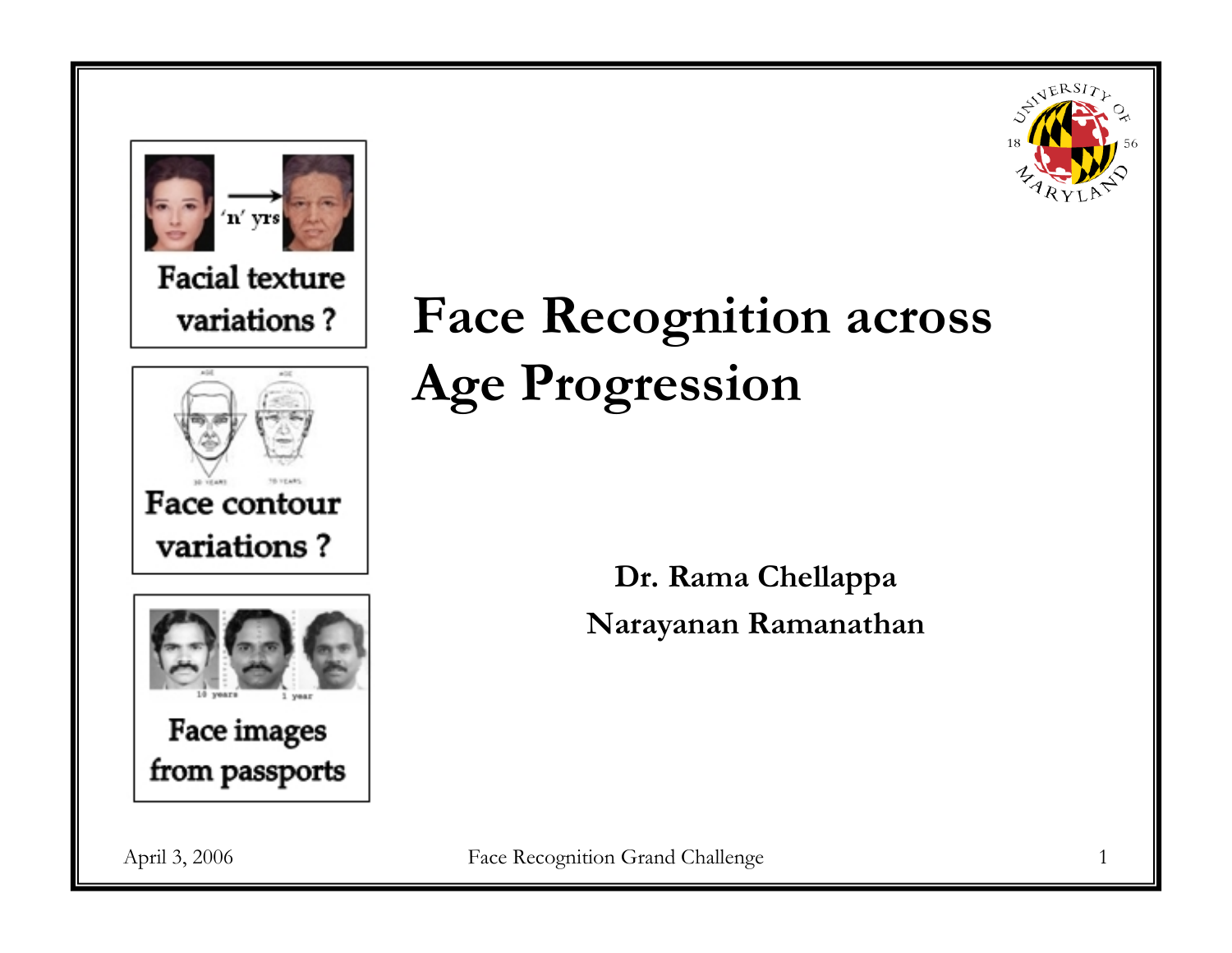# Age Progression in Human Faces :



Facial aging effects are manifested in different forms in different ages :

– Changes in the shape of the cranium from infancy to teenage











– Changes in the skin texture during adulthood

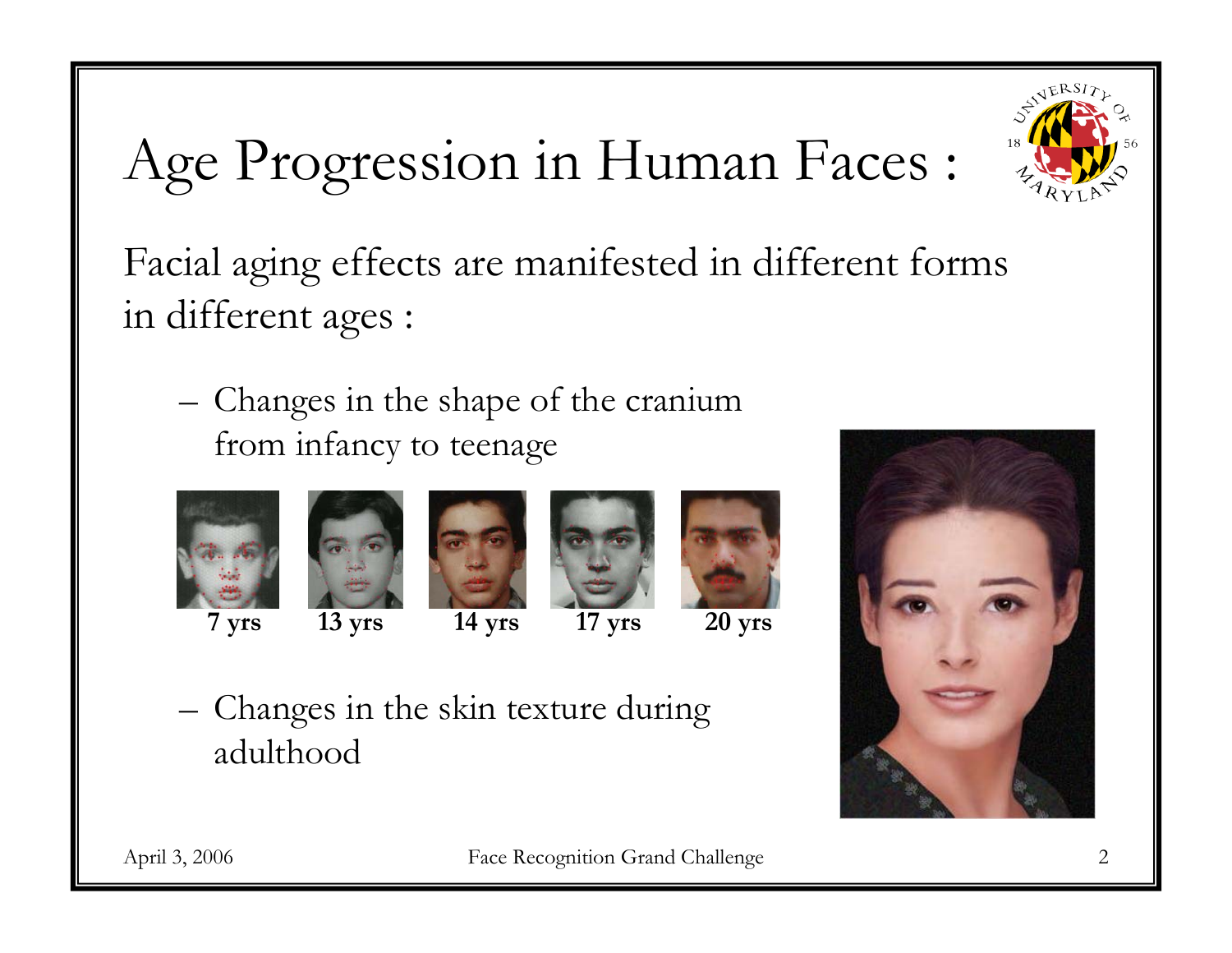## Outline



- Previous work on facial aging
- **Craniofacial growth model** (Modeling age progression in young faces)
- **Bayesian Age-Difference classifier** (Face verification across age progression)
- Experimental results
- Conclusions & Future work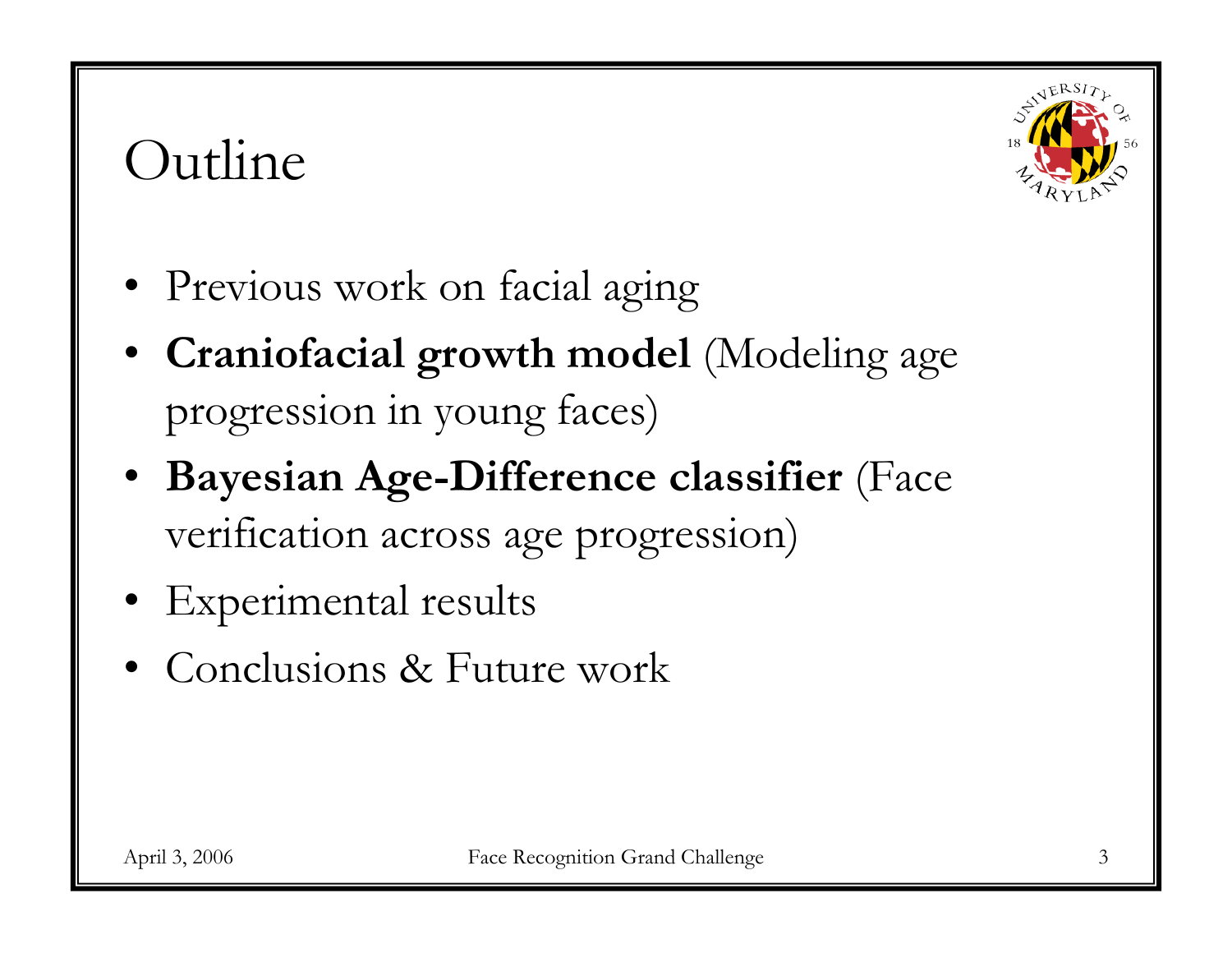## Previous Work



• D'Arcy Thompson pioneered the use of geometric transformations in the study of morphogenesis :



D'Arcy Thompson proposed that " **Geometric distortions associated with morphogenetic changes are a result of physical forces acting on the animal's environment.** "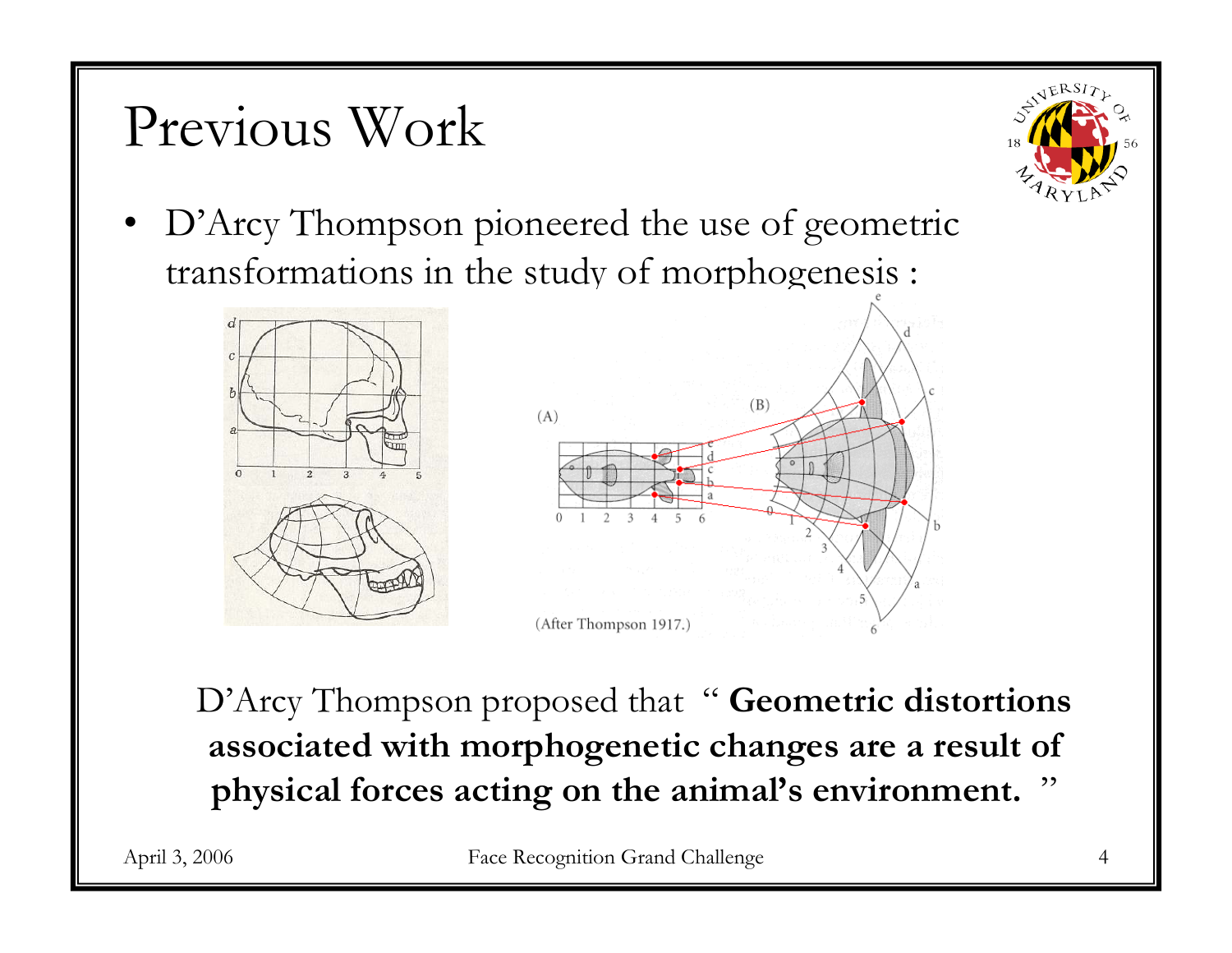## Previous Work (contd.)

• J. B. Pittenger & Robert E. Shaw apply different transformations to the profile views of human heads : **Which transformation models facial growth best ?**



**Mark et al. (1981) observed that cardioidal strain transformation was effective in modeling facial growth**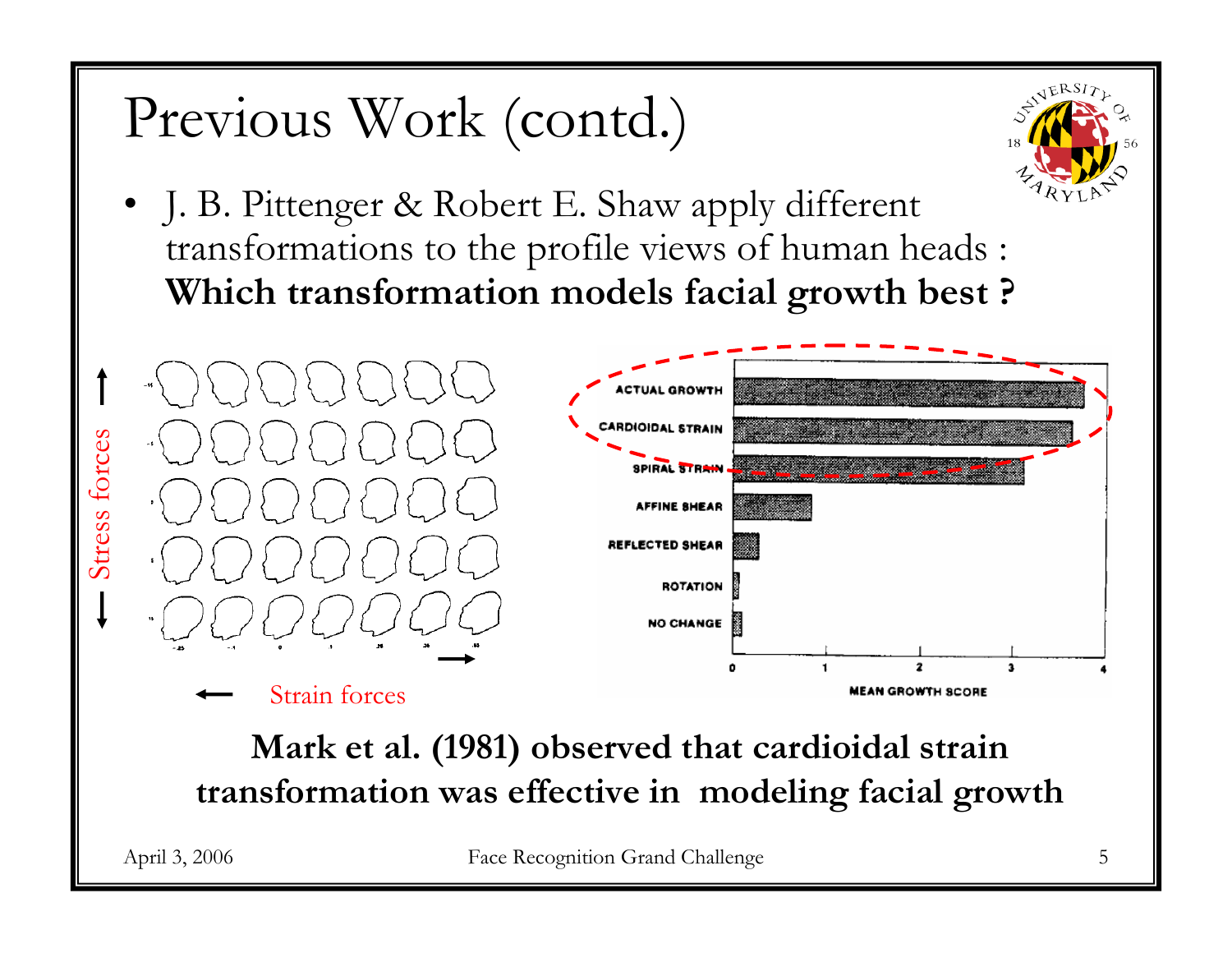### Previous Work (contd)

•Ho Kwon et al. (1994) :

•Alice O'Toole (1997): Age classification from face images – young / old using face anthropometry

Age perception using 3D head caricature : exaggeration of wrinkles increased perceived age

•Tidderman et al. (2001) : Prototyping and transforming facial texture : Age perception

•Lanitis et al. (2002) :

Builds aging functions using PCA coefficients of shape & texture of faces

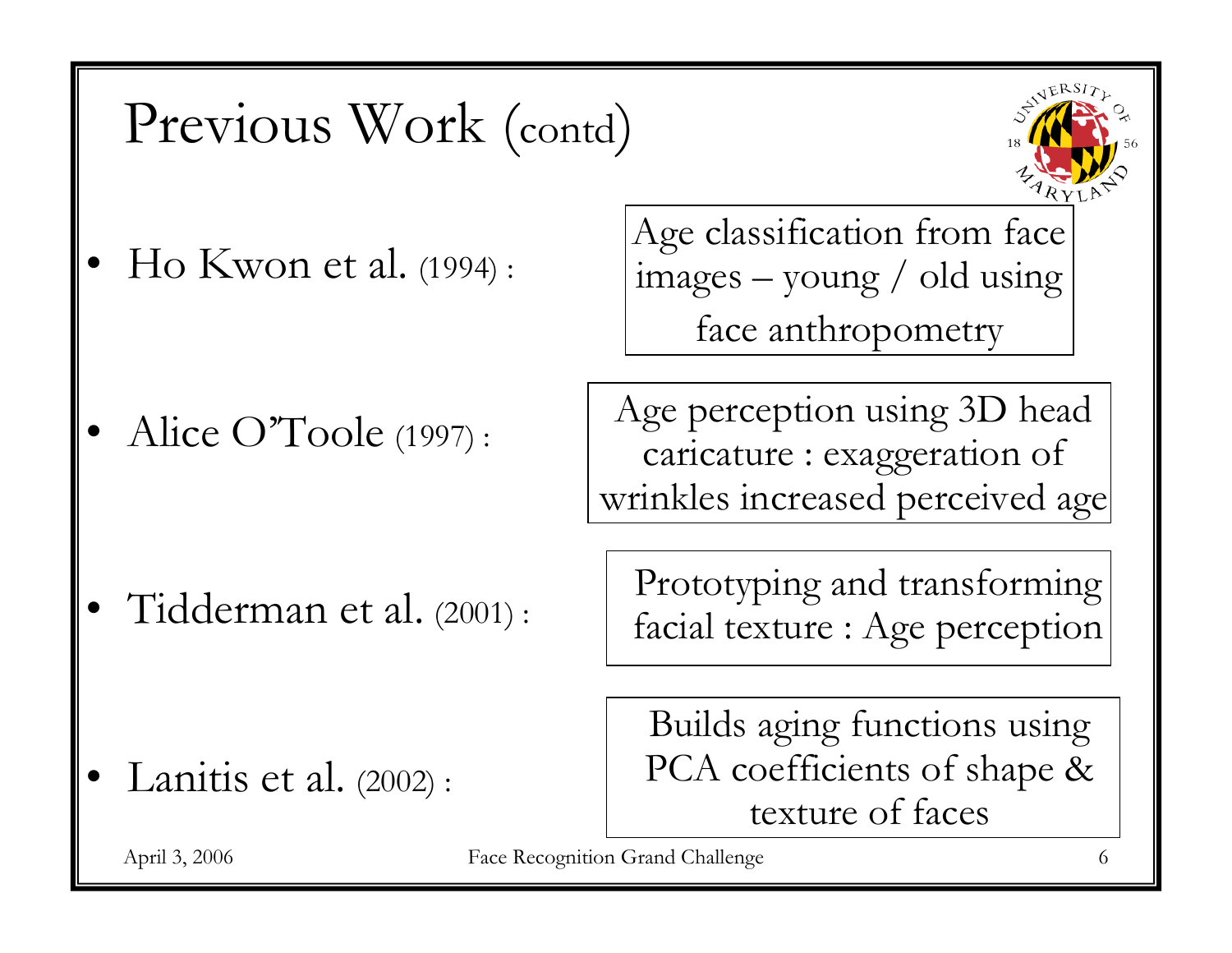# Craniofacial Growth Model (contd.)



**Wolf's law** : Stress is a direct stimulant to growth

Remodeling of Human head with growth is considered analogous to the remodeling a fluid-filled spherical tank with pressure (Mark et al 1980)

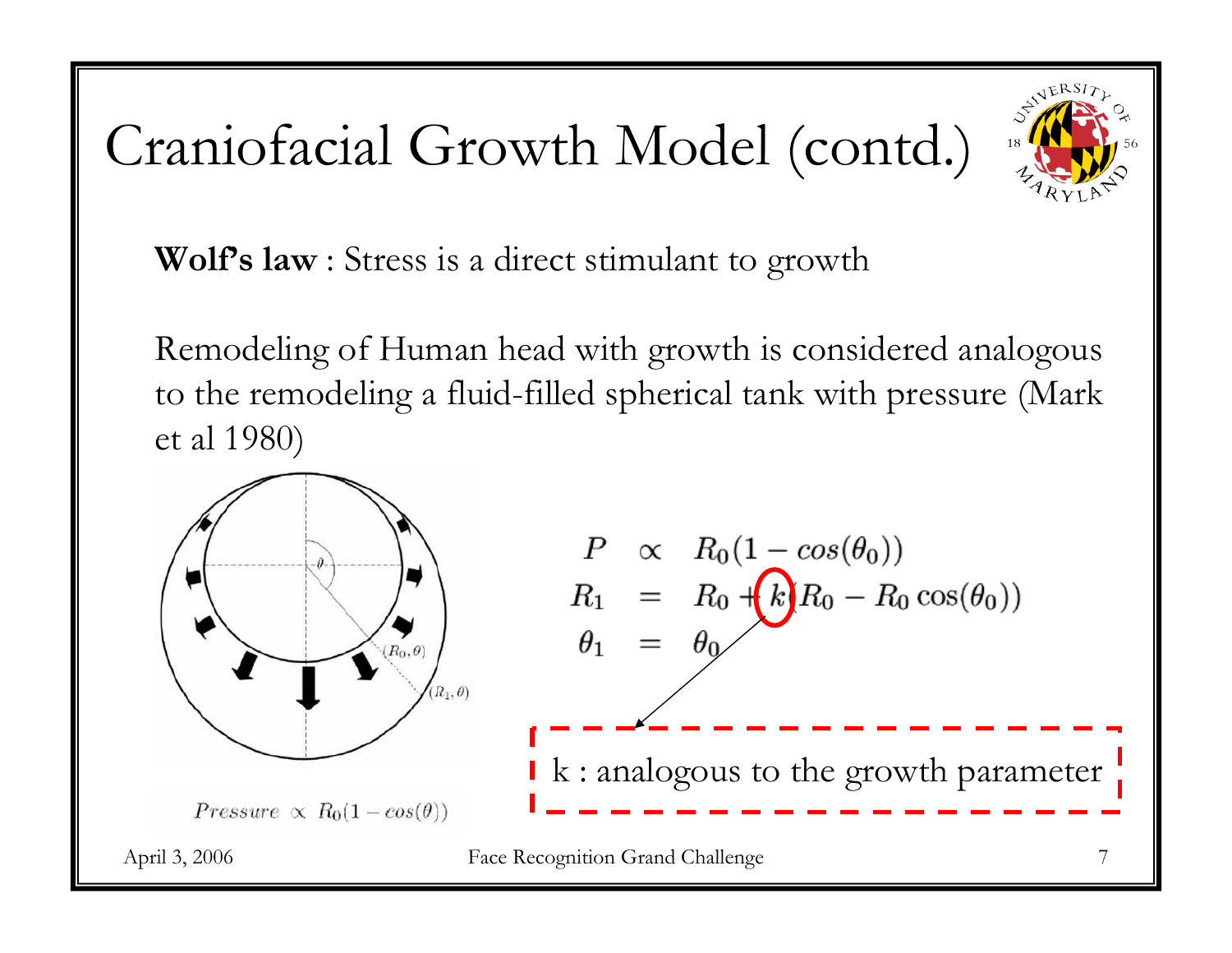# Craniofacial Growth Model (contd.)



Applying the revised-cardioidal strain transformation model on profile views of human heads : the resulting transformation is perceived as that of facial growth

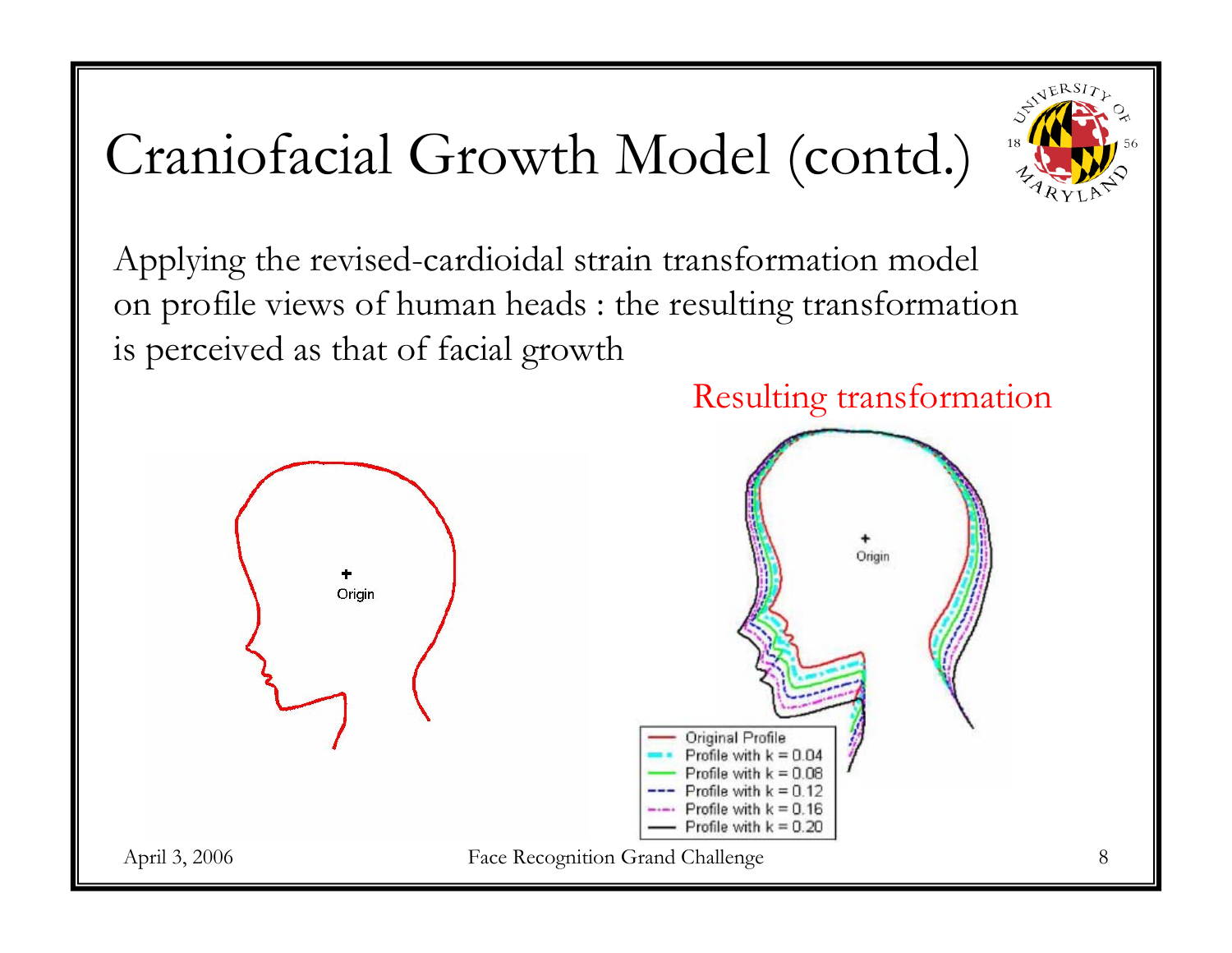# Craniofacial Growth Model (contd.)



Applying the transformation on real face images : we observe that the prediction is good for small age transformations and poor for large age transformations

$$
\begin{array}{rcl}\nP & \propto & R_0(1 - \cos(\theta_0)) \\
R_1 & = & R_0 + k_0 R_0 - R_0 \cos(\theta_0) \\
\theta_1 & = & \theta_0\n\end{array}
$$

Growth parameters in different facial regions change with age



Original Face  $(1)$   $(i, i, i)$ 

 $(i\mathbf{v})$ 



 $(11)$ 

Original Face

 $(viii)$ 

Hence, age-based anthropometric measurements are used to estimate facial growth parameters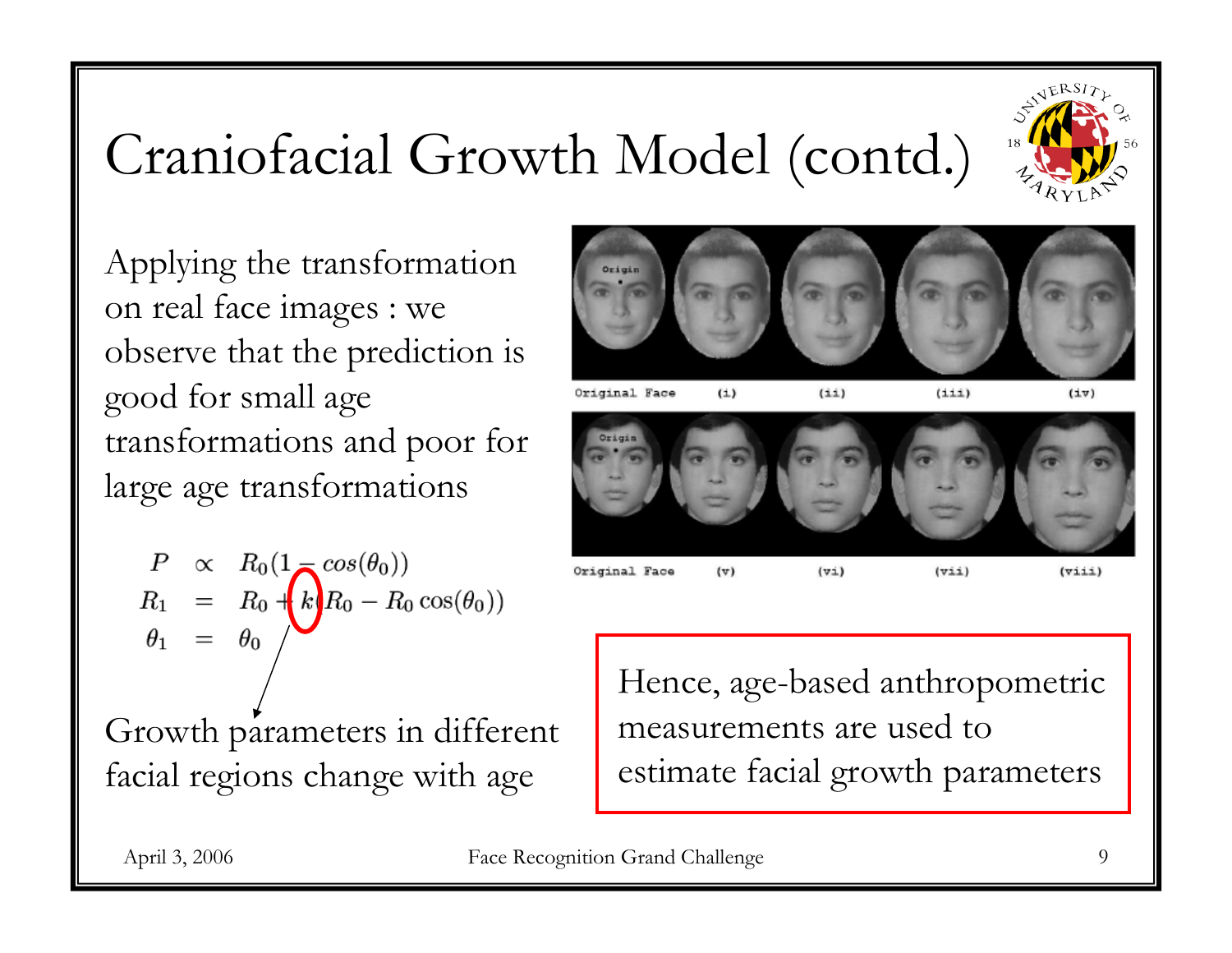### Face Anthropometry





Leslie Farkas (1994) provides anthropometric measurements extracted from faces from different ages  $(0 - 18$  yrs)

52 such facial measurements are used in our study.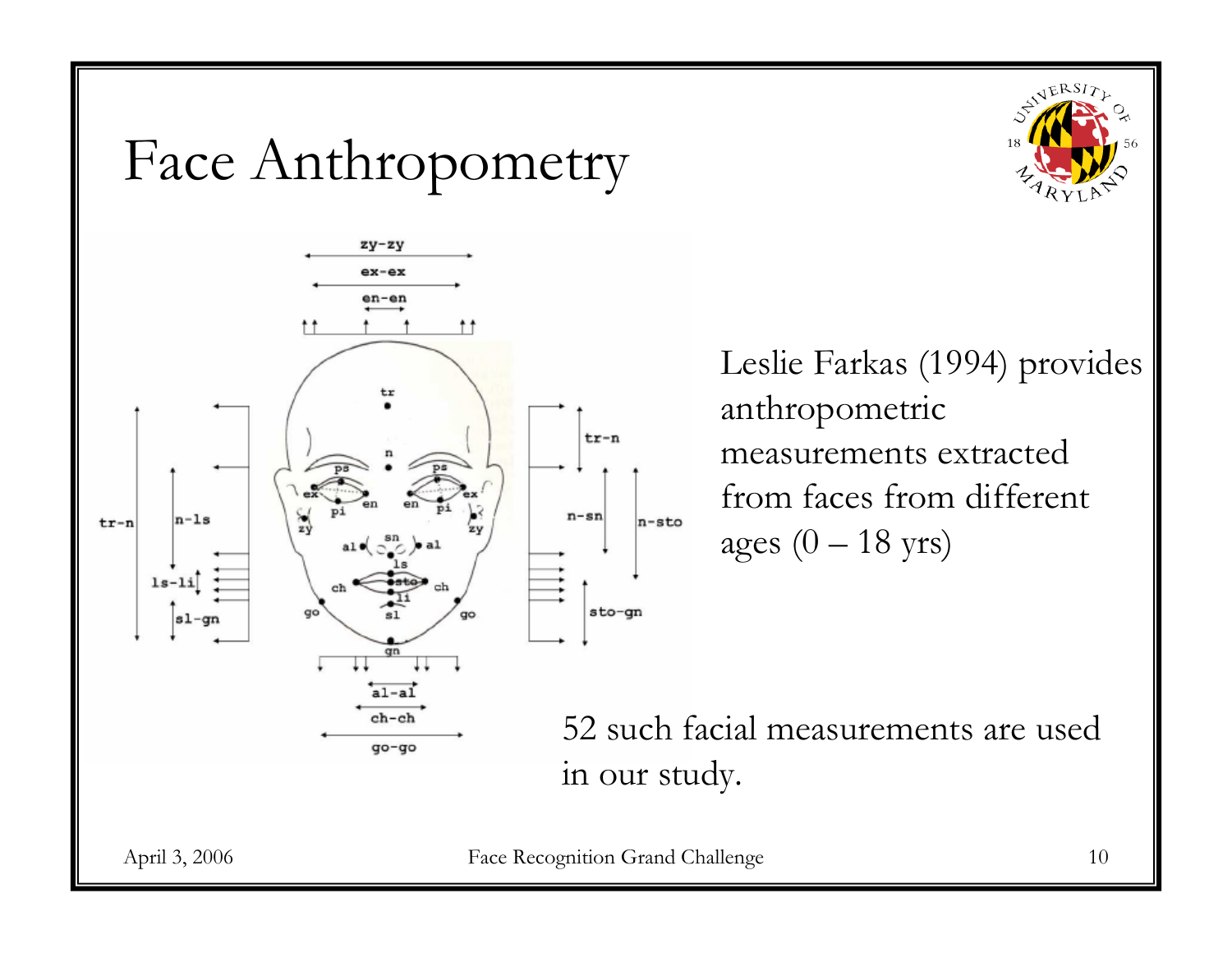Face Anthropometry (contd.)

Facial prototypes for different ages are created using anthropometric measurements.



The 'Origin of reference' for the revised-cardioidal strain model is estimated using the growth patterns observed across ages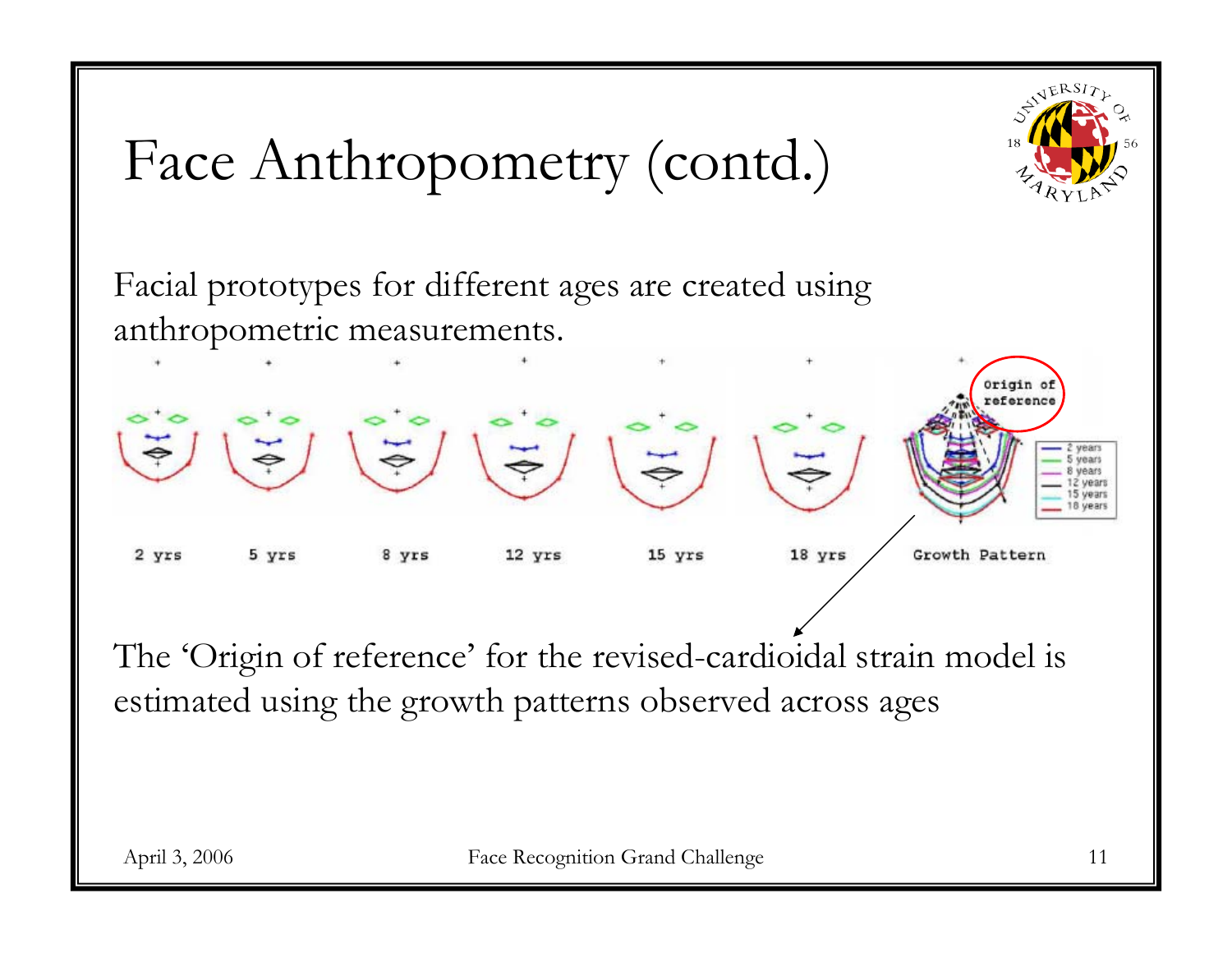# Computing Growth parameters

Linear and Non-linear constraints on growth parameters

**Glossary** 

 $[k_1, k_2, \cdots k_{15}] \longrightarrow$  Age-based growth parameters defined on 15 facial landmarks

Ratios of age-based facial measurements  $c_i$ 

April 3, 2006 Face Recognition Grand Challenge 12

 $n$ -sto

 $zy-zy$  $ax - ax$  $en-en$ 

go-go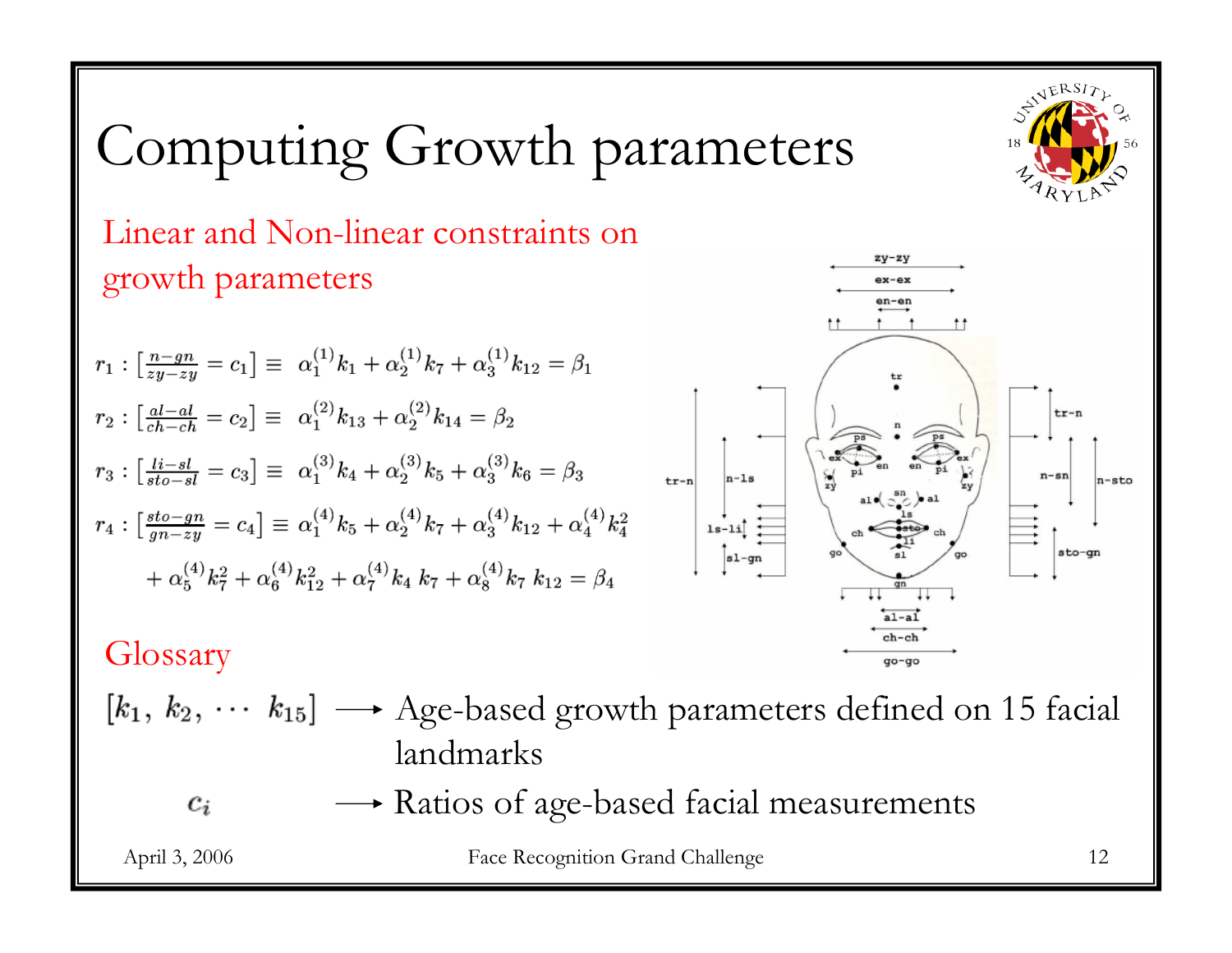

# Computing Growth parameters (contd.)

$$
f(\mathbf{k}) = \frac{1}{2} \sum_{i=1}^{N} (r_i(\mathbf{k}) - \beta_i)^2
$$
  

$$
\mathbf{k}_{i+1} = \mathbf{k}_i - (\mathbf{H} + \lambda \operatorname{diag}[\mathbf{H}])^{-1} \nabla f(\mathbf{k}_i)
$$

The computation of the growth parameters is formulated as that of solving a non-linear optimization.

We use Levenberg Marquartd optimization to solve for the agebased growth parameters defined over facial landmarks

$$
\mathbf{E} = \int \int_{\Omega} f_{xx}^2(\mathbf{x}) + 2f_{xy}^2(\mathbf{x}) + f_{xx}^2(\mathbf{x})d\mathbf{x}
$$

Using thin-plate spline formulations, we compute growth parameters over other facial regions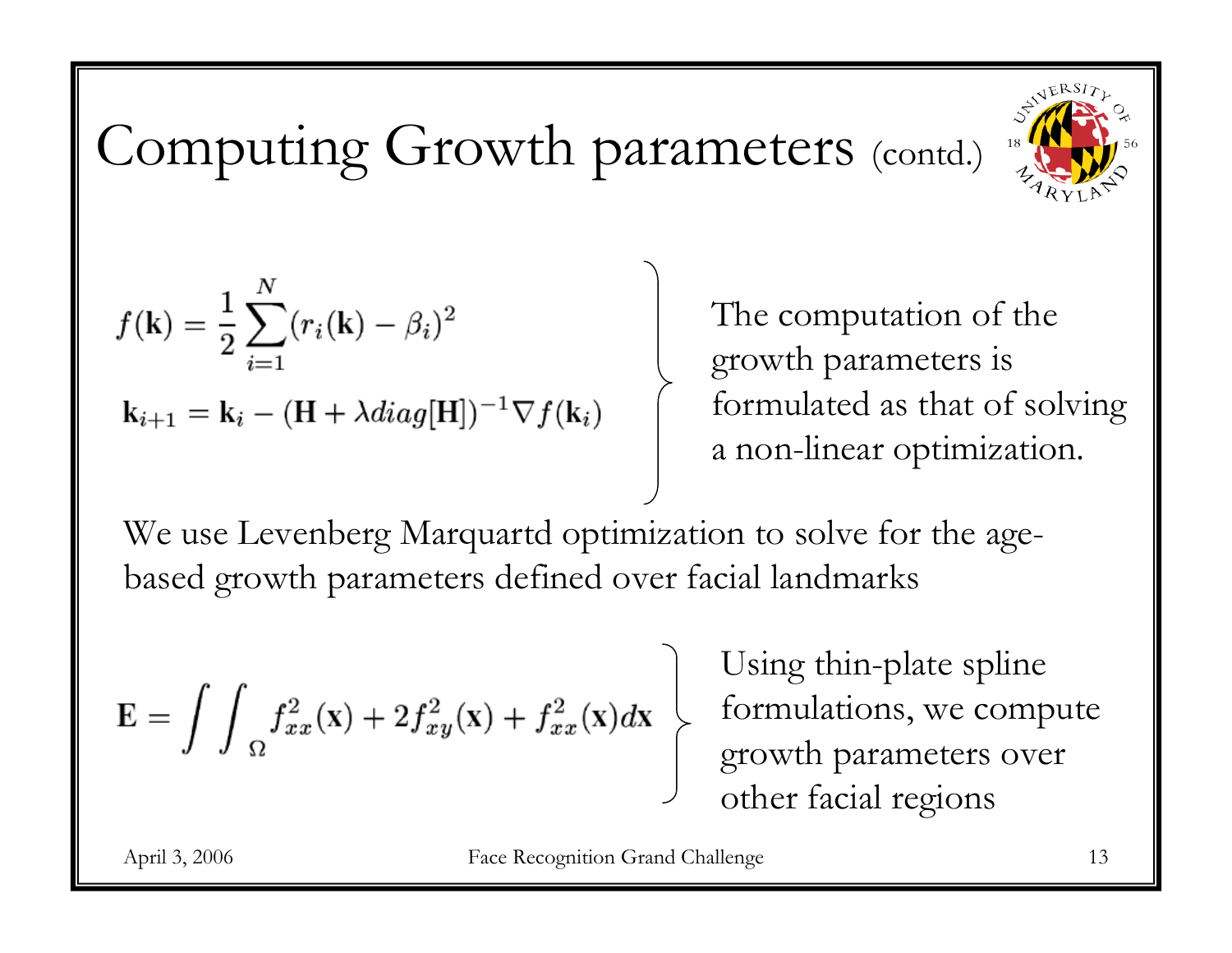



Original 2yrs



Original 9 yrs



Original 7 yrs



Original 8 yrs



 $(8 \text{ yrs} - 12 \text{ yrs})$ 



0.04  $0.03$ a co

 $0.02$ 

Growth Parameters

 $(2 \text{ yrs} - 5 \text{ yrs})$ 

Growth Parameters

 $(9 \text{ yrs} - 12 \text{ yrs})$ 

Growth Parameters

 $(7 \text{ yrs} - 16 \text{ yrs})$ 

Transformed 12 yrs



Transformed

16 yrs

Transformed

Transformed

 $12$   $yrs$ 

5 yrs



Original 5 yrs



Original  $12$   $yrs$ 



Original  $16$   $yrs$ 



Original  $12$  yrs

### Results :

Prediction of appearance across age progression

The proposed facial growth model can be used to perform face recognition across age progression on images of children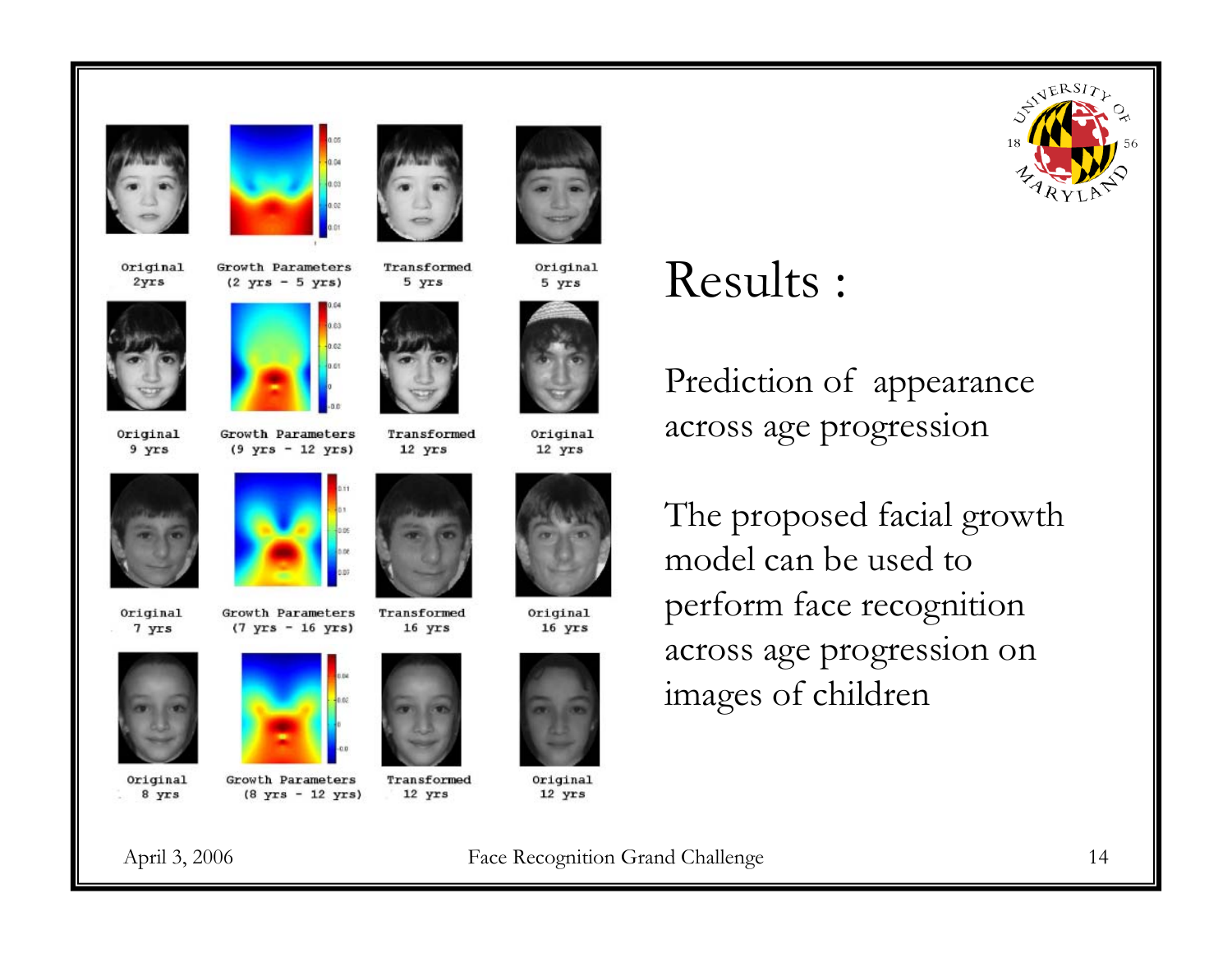

### Face Verification across Age progression:

Problem Statement :

- • Given a pair of age separated face images of an individual, what is the confidence measure in verifying the identity ?
- •How does age progression affect facial similarity ?

Passport Image database



1 year





5 years



4 vears

- 465 pairs of passport images
- Age range : 20 yrs to 70 yrs
- Pair-wise age difference

 $\checkmark$  1 - 2 yrs : 165  $\checkmark$  3 - 4 yrs : 104  $6 - 7$  yrs : 81  $\checkmark$  8 - 9 yrs : 115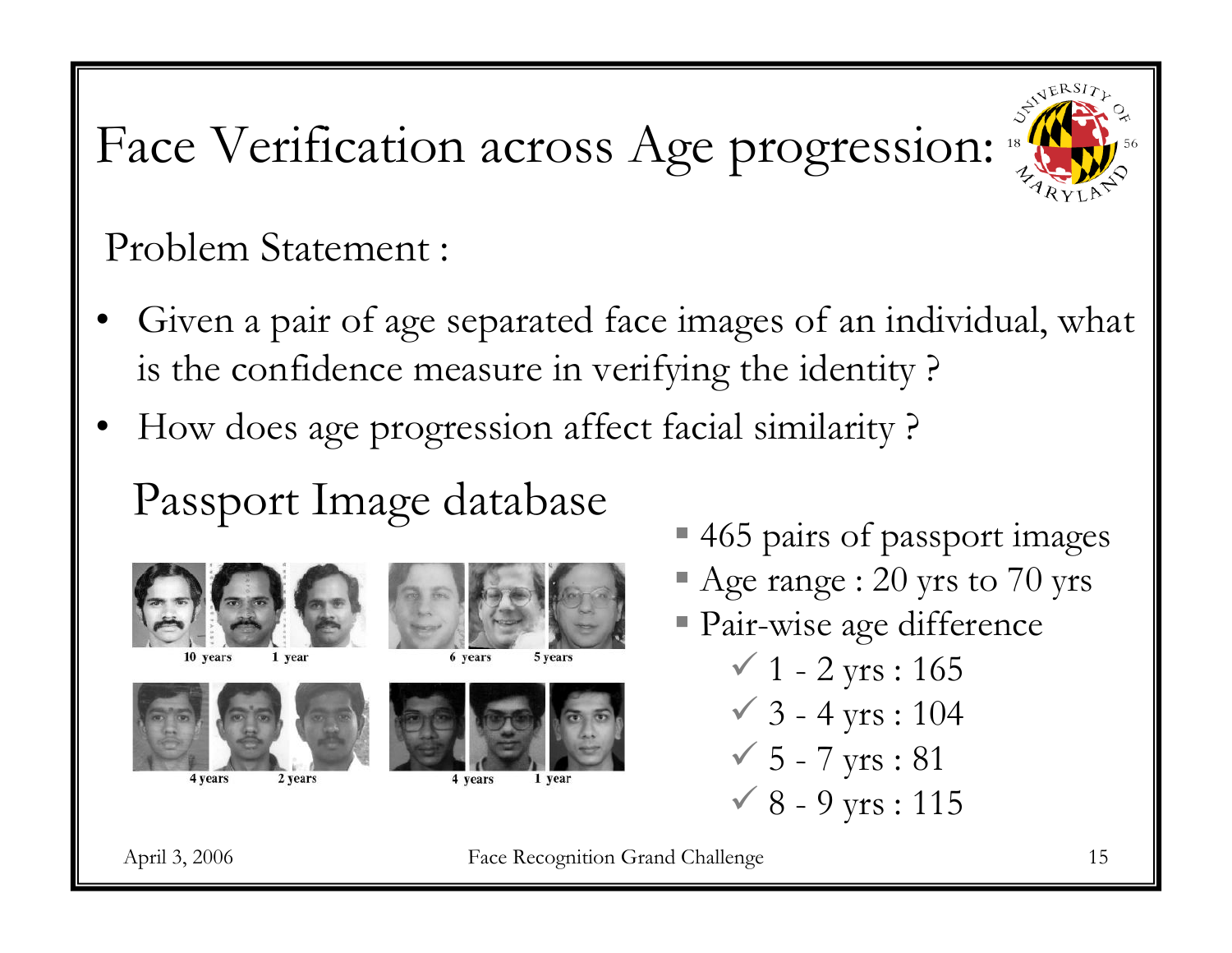# Bayesian Age difference classifier :

- • Given a pair of age separated face images
	- Establish identity : intrapersonal / extrapersonal
	- Classify intrapersonal age separated samples based on age difference : 1-2 yrs , 3-4 yrs, 5-7 yrs, 8-9 yrs.
- Textural variations due to aging observed in intra-personal images are captured in the difference images



 $1-2$  years

3-4 years

5-7 years

8-9 years

extra-personal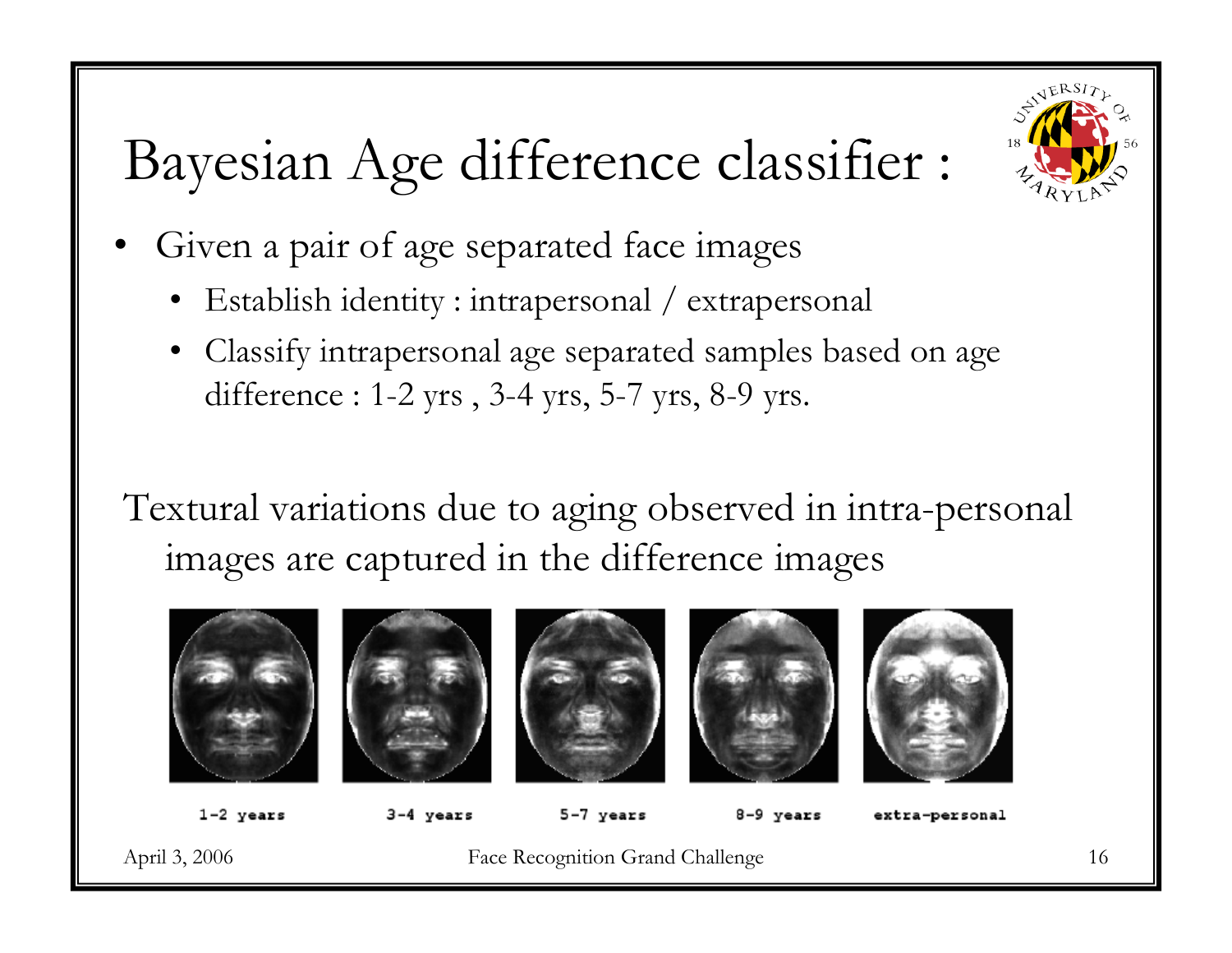# Age difference classifier : Overview



### First stage of classification

- • Create an intra-personal and extra-personal space using differences of PointFive faces
- • Given a pair of face images, compute their difference image and estimate its likelihood from each class & classify the image pairs as intra-personal or extra-personal (MAP)

### Second stage of classification

- • Create age-difference based intra-personal spaces for each of four agedifferences (1-2 yrs, 3-4 yrs, 5-7 yrs, 8-9 yrs).
- • Estimate likelihood of intra-personal difference images from each of four classes & classify each pair using a MAP rule.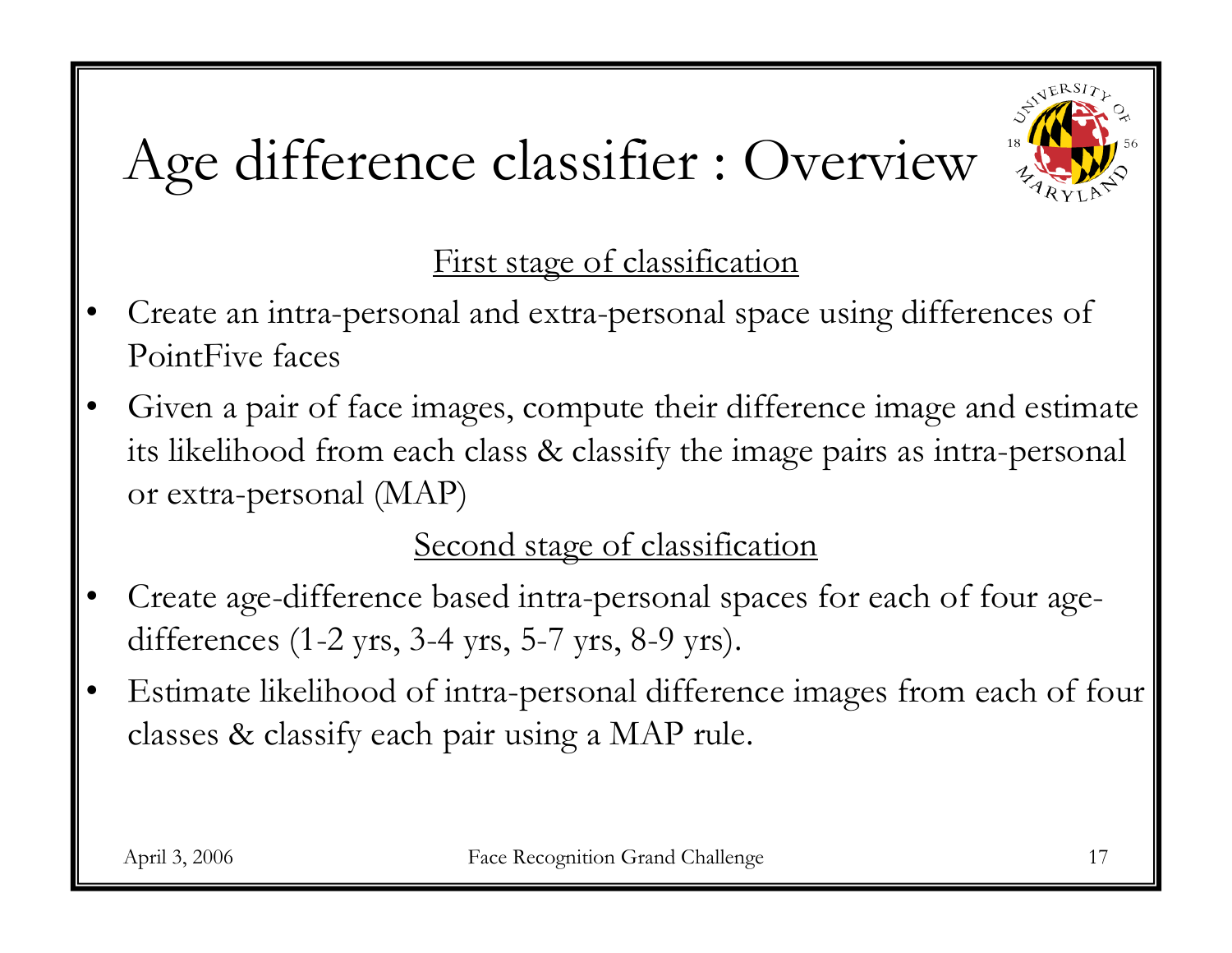

# Age Difference Classifier (contd)

Subspace Density Estimation : Intra Personal class Assume Gaussian distribution of Intra – personal image differences



*(Courtesy : Moghaddam 1997)*

Principal subspace and Its orthogonal complement for Gaussian density

$$
P(\mathbf{x}|\Omega_I) =
$$

$$
\Omega_{I}) = \frac{\exp(-\frac{1}{2}\sum_{i=1}^{N} \frac{y_i^2}{\lambda_i})}{(2\pi)^{N/2} \prod_{i=1}^{N} \lambda_i^{1/2}}
$$
\n
$$
= \frac{\exp(-\frac{1}{2}\sum_{i=1}^{N} \frac{y_i^2}{\lambda_i})}{(2\pi)^{N/2} \prod_{i=1}^{N} \lambda_i^{1/2}} \cdot \frac{\exp(-\frac{\epsilon^2(\mathbf{x})}{2\rho})}{(2\pi\rho)^{(N-M)/2}}]
$$
\n
$$
= P_F(\mathbf{x}|\Omega_I) \cdot \hat{P}_{\bar{F}}(\mathbf{x}|\Omega_I)
$$
\nMarginal density

\nin F space

\nspace

 $\exp(-\frac{1}{2}(\mathbf{x}-\bar{\mathbf{x}})^T \Sigma^{-1}(\mathbf{x}-\bar{\mathbf{x}}))$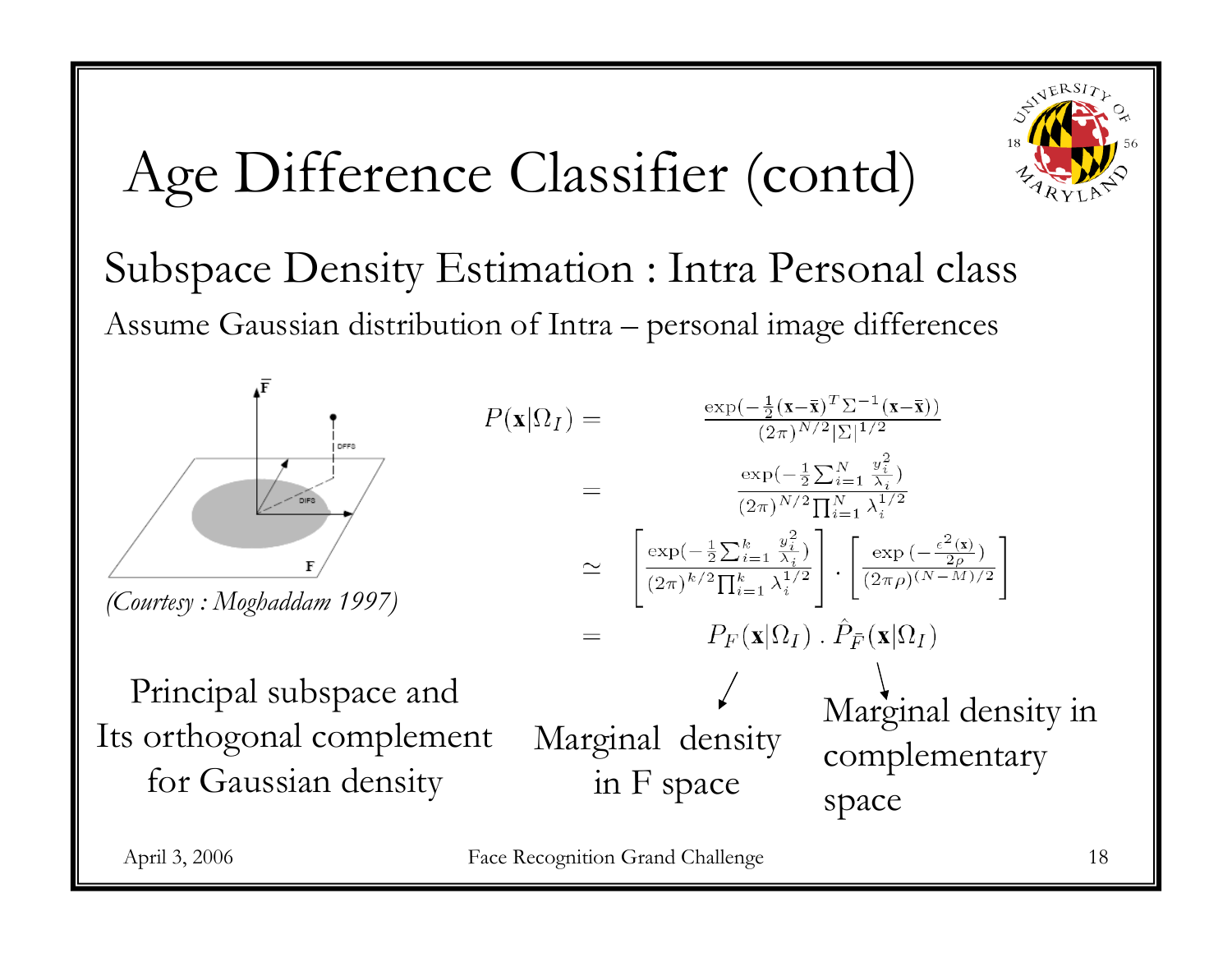

# Age Difference Classifier (contd)

### Subspace Density Estimation : Extra personal class

Assume feature space F to be estimated by a parametric mixture model (mixture of Gaussian – use EM approach to estimate the parameters)

Assume components of complementary space to be Gaussian



*(Courtesy : Moghaddam 1997)*

$$
\hat{P}(\mathbf{z}|\Omega_E) = P(\mathbf{y}|\Theta^*) \ . \ \hat{P}_{\bar{F}}(\mathbf{z}|\Omega_E)
$$

 $\mathcal{N}$ 

$$
P(\mathbf{y}|\Theta) = \sum_{i=1}^{N_c} w_i N(\mathbf{y}; \mu_i, \Sigma_i)
$$

$$
\Theta^* = argmax \left[ \prod_{i=1}^{M} P(\mathbf{y}_i|\Theta) \right]
$$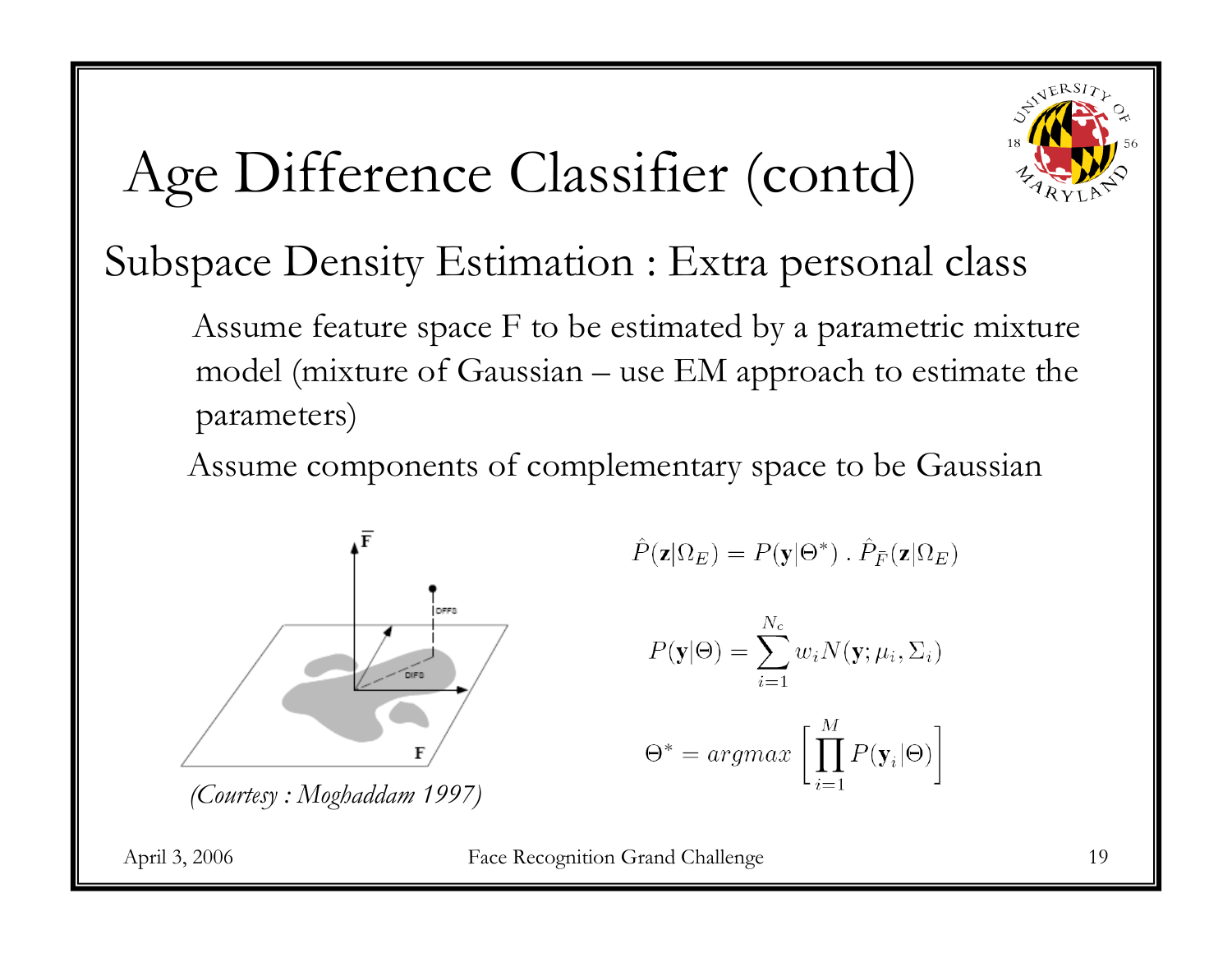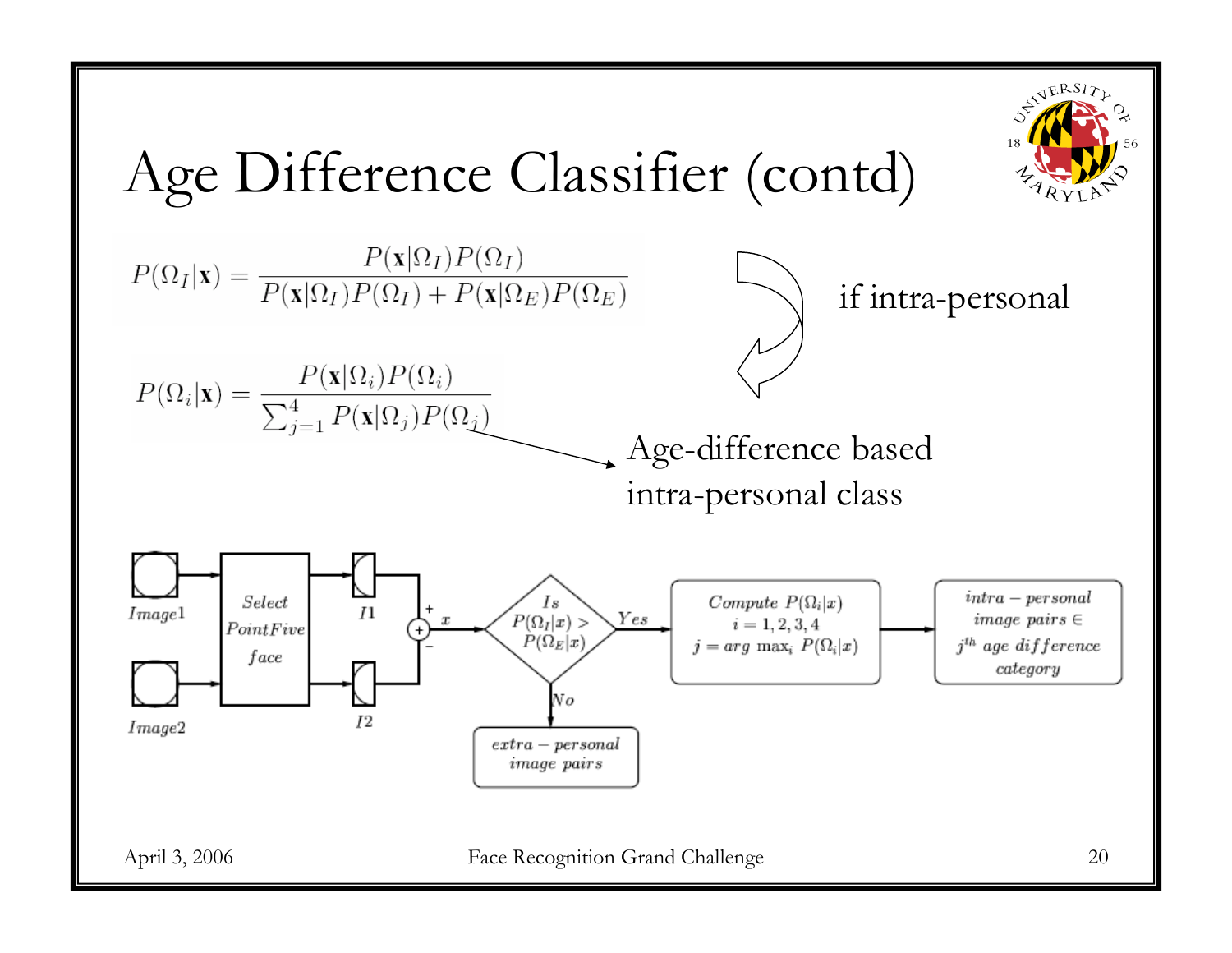

# Age based classification : Results

- • Using 200 pairs of PointFive faces we created an intra-personal space and an extra-personal space
- • Intra-personal difference images (465 pairs) and extra-personal difference images were computed from the passport images.

### First Stage

- $\bullet$  99  $\%$  of the intra-personal difference images and 83  $\%$ of the extra-personal difference images were classified correctly as intrapersonal and extrapersonal respectively
- The misclassified intrapersonal pairs differed significantly due to glasses or due to facial hair or a combination of both.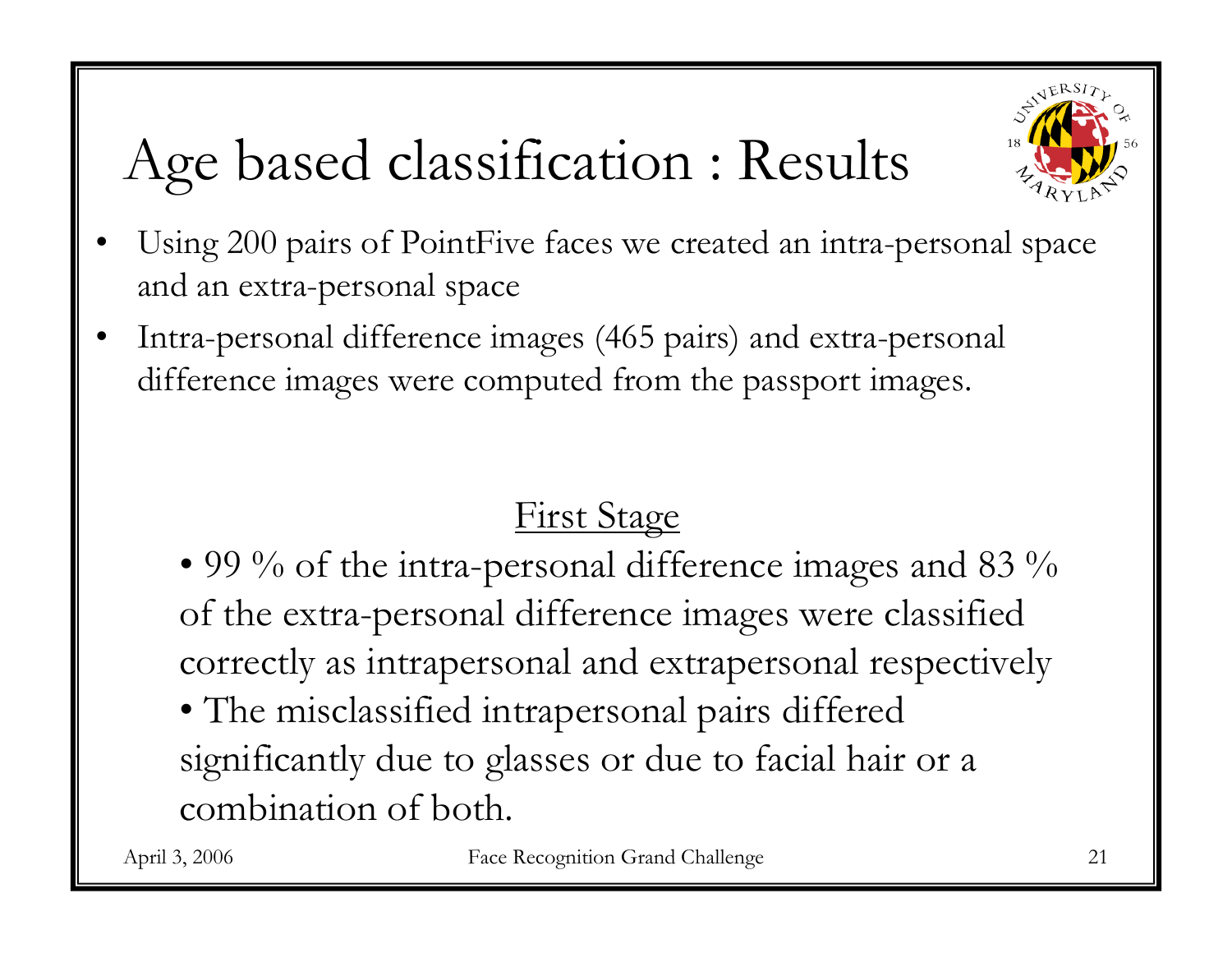

• Intra-personal image pairs with little variations due to facial expressions / glasses / facial hair were more often classified correctly to their age difference category.

• Image pairs with significant variations in the above factors were incorrectly classified under 8-9 yrs category.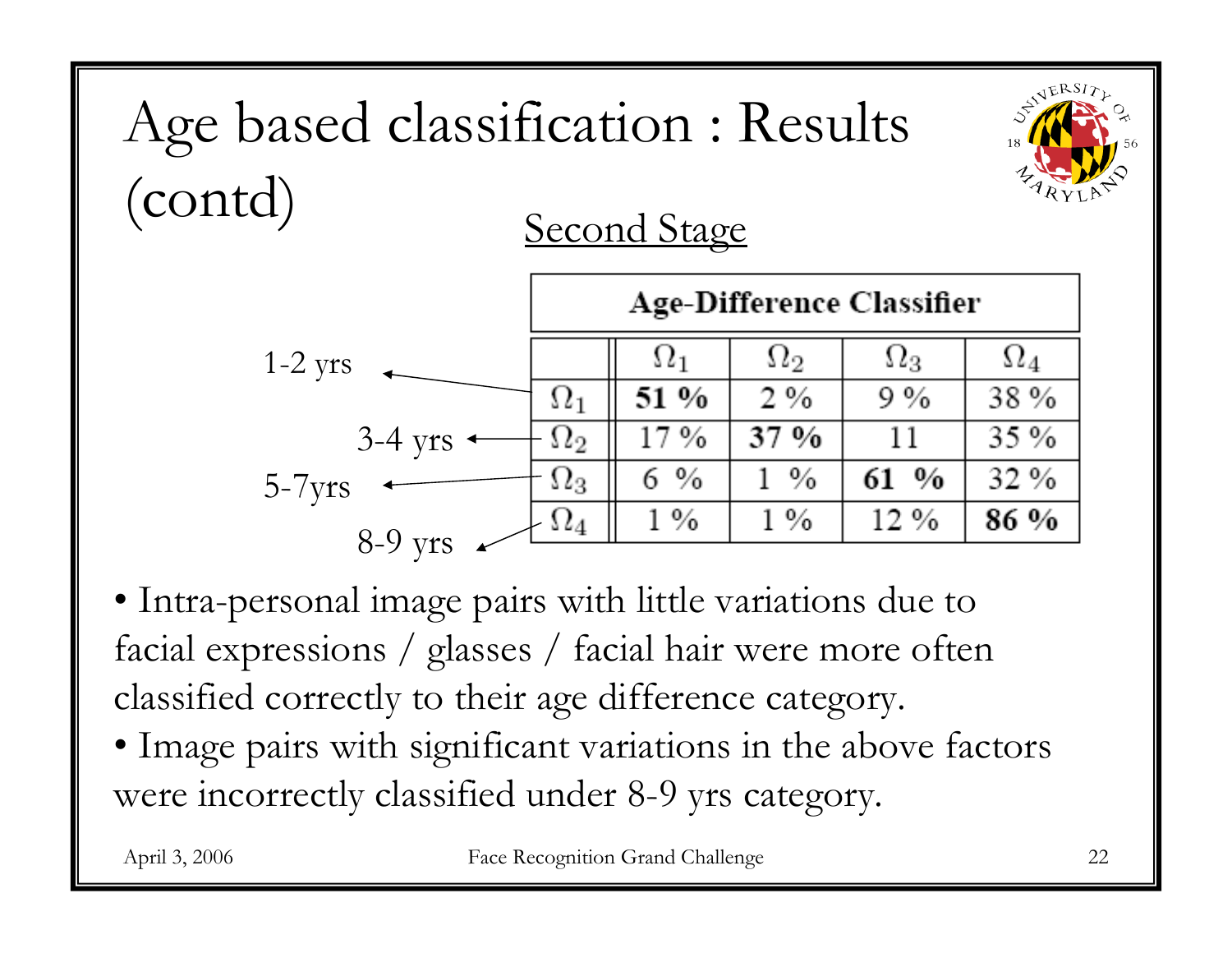### Similarity Measure



Similarity measure was computed as the correlation of principal components corresponding to 95  $\%$  of the variance

Similarity scores between intrapersonal images dropped as age-difference increased

| <b>Age Based Similarity Measure</b> |                                  |      |            |            |         |      |             |      |
|-------------------------------------|----------------------------------|------|------------|------------|---------|------|-------------|------|
| Age Difference                      | First Set                        |      | Second Set |            |         |      |             |      |
|                                     |                                  |      | Expression |            | Glasses |      | Facial Hair |      |
|                                     | μ                                |      |            | $\sigma^2$ |         |      | $\mu$       |      |
| $1-2$ yrs                           | 0.85                             | 0.02 | 0.70       | 0.021      | 0.83    | 0.01 | 0.67        | 0.04 |
| $3 - 4 \gamma r s$                  | 0.77                             | 0.03 | 0.65       | 0.07       | 0.75    | 0.02 | 0.63        | 0.01 |
| $5 - 7 \, yrs$                      | 0.70                             | 0.06 | 0.59       | 0.01       | 0.72    | 0.02 | 0.59        | 0.10 |
| $8-9 \, yrs$                        | 0.60                             | 0.08 | 0.55       | 0.10       | 0.68    | 0.18 | 0.55        | 0.10 |
| April 3, 2006                       | Face Recognition Grand Challenge |      |            |            |         |      |             |      |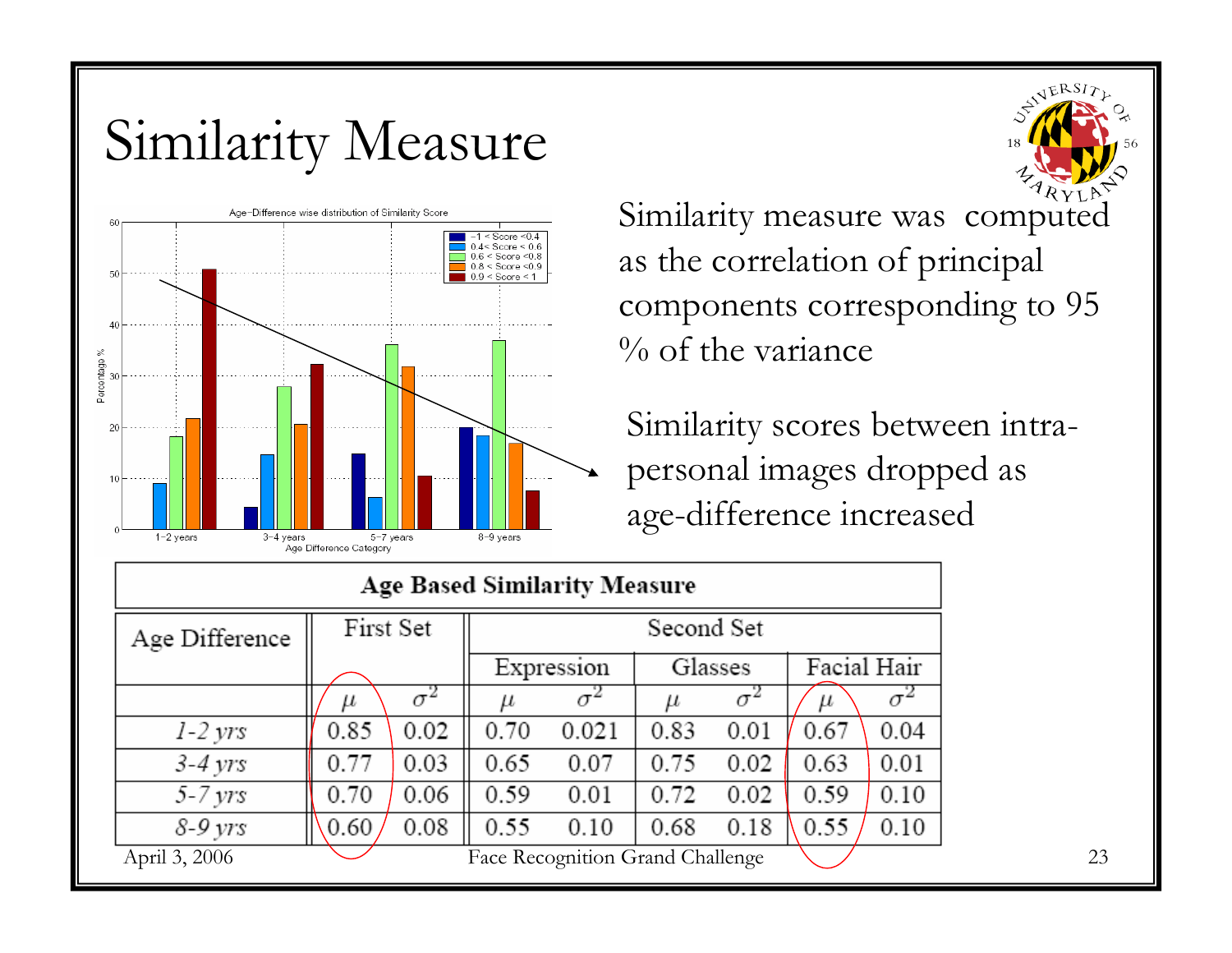## Conclusions & Future Work



- •The Craniofacial growth model is effective in predicting one's appearances across age (for young adults)
- • The Bayesian age-difference classifier can be used to verify adult face images across age progression. The lesser the variations due to facial hair, facial expressions and glasses on age separated face image, the better the success of the age-difference classifier.
- • A study of facial similarity across time shows that similarity between age separated face images decreases with age.
- • In future, we wish to develop a model for textural variations in adult faces across progression.